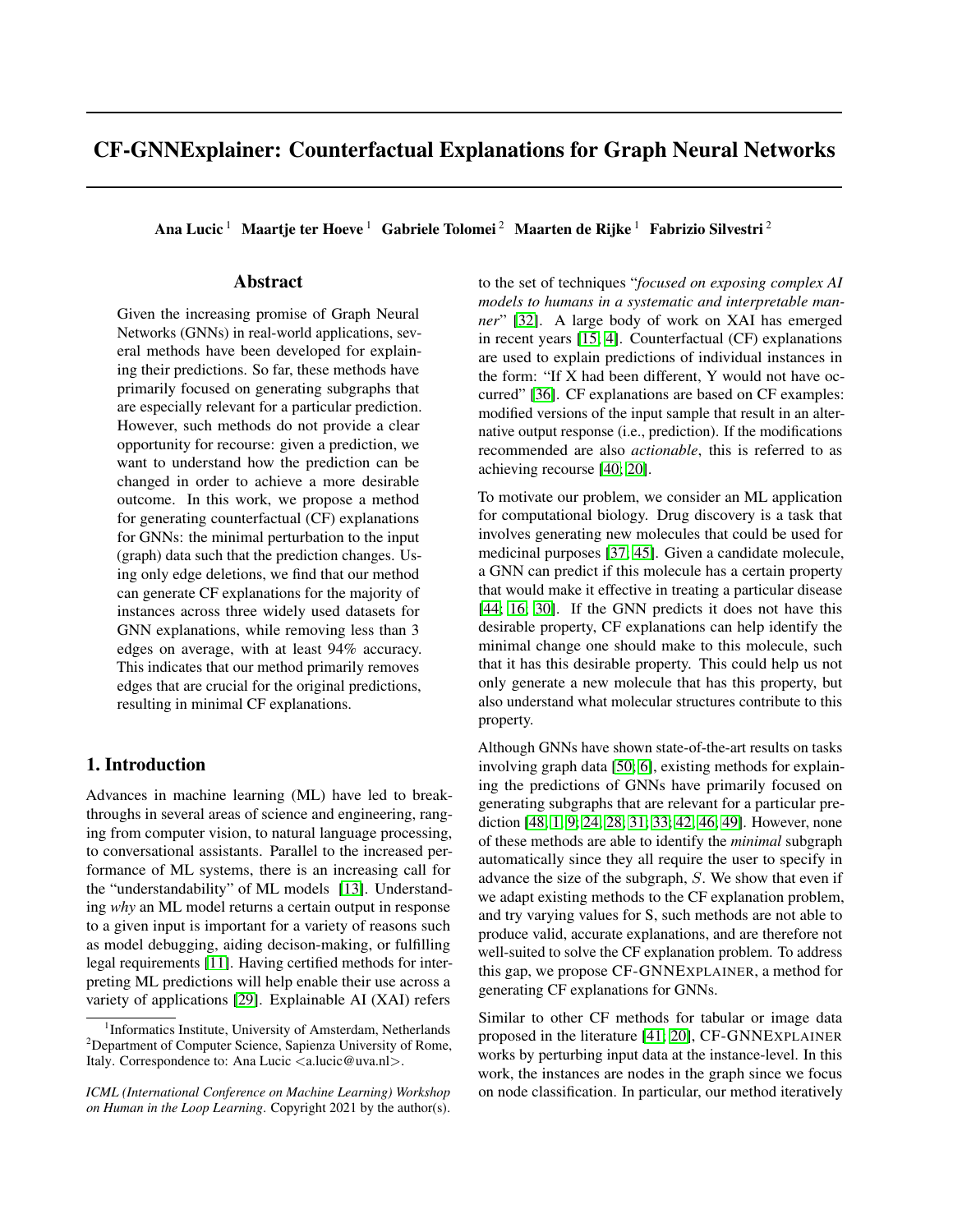removes edges from the original adjacency matrix based on matrix sparsification techniques, keeping track of the perturbations that lead to a change in prediction, and returning the perturbation with the smallest change w.r.t. the number of edges. We evaluate CF-GNNEXPLAINER on three public datasets for GNN explanations and measure its effectiveness using four metrics: fidelity, explanation size, sparsity, and accuracy. We find that CF-GNNEXPLAINER is able to generate CF examples with at least 94% accuracy, while removing fewer than 3 edges on average.

We make the following contributions: (i) we formalize the problem of generating CF explanations for GNNs (Section [3\)](#page-1-0); (ii) we propose CF-GNNEXPLAINER, a novel method for explaining predictions from GNNs (Section [4\)](#page-1-1); and (iii) we propose an experimental setup for holistically evaluating CF GNN explanations (Section [5\)](#page-3-0).

### <span id="page-1-3"></span>2. Background

### 2.1. Graph Neural Networks

Graphs are structures that represent a set of entities (nodes) and their relations (edges). GNNs operate on graphs to produce representations that can be used in downstream tasks such as graph or node classification. The latter is the focus of this work. We refer to Battaglia et al. [\[3\]](#page-7-9) and Chami et al. [\[5\]](#page-7-10) for an extensive overview of existing GNN methods.

Let  $f(A, X; W)$  be any GNN, where A is an  $n \times n$  adjacency matrix, X is an  $n \times p$  feature matrix (with p features), and W are the learned weights of  $f$ . In other words,  $A$  and  $X$ are the inputs of  $f$ , and  $f$  is parameterized by  $W$ .

A node's representation is learned by iteratively updating the node's features based on its neighbors' features. The number of layers in f determines which neighbors are included: if there are  $\ell$  layers, then the node's final representation only includes neighbors that are at most  $\ell$  hops away from that node in the graph  $G$  – the rest of the nodes in  $G$  are not relevant for the computation of the node's final representation. We define the *subgraph neighbourhood* of a node v as a tuple of the nodes and edges relevant for the computation of  $f(v)$  (i.e., those in the  $\ell$ -hop neighborhood of f):  $\mathcal{G}_v = (A_v, X_v)$ , where  $A_v$  is the subgraph adjacency matrix and  $X_v$  is the node feature matrix for nodes that are at most  $\ell$  hops away from  $v$ . We then define a node  $v$  as a tuple of the form  $v = (A_v, x)$ , where x is the feature vector for v.

### 2.2. Matrix Sparsification

CF-GNNEXPLAINER uses matrix sparsification to generate CF examples, inspired by Srinivas et al. [\[35\]](#page-8-12). They propose a method for training sparse neural networks: given a weight matrix  $W$ , a binary sparsification matrix is learned which

is multiplied element-wise with  $W$  such that some of the entries in  $W$  are zeroed out. In Srinivas et al. [\[35\]](#page-8-12), the objective is to remove entries in the weight matrix in order to reduce the number of parameters in the model. In our case, instead of learning a sparsification matrix to *zero out weights*, we want to *zero out entries in the adjacency matrix* (i.e., remove edges) in order to generate CF explanations for GNNs. That is, we want to remove the important edges – those that are crucial for the prediction.

### <span id="page-1-0"></span>3. Problem Formulation

In this section, we formalize the problem of generating CF explanations for GNNs. In general, a CF example  $\bar{x}$  for an instance  $x$  according to a trained classifier  $f$  is found by perturbing the features of x such that  $f(x) \neq f(\bar{x})$  [\[43\]](#page-9-6). An optimal CF example  $\bar{x}^*$  is one that minimizes the distance between the original instance and the CF example, according to some distance function  $d$ , and the resulting optimal CF explanation is  $\Delta_x^* = \bar{x}^* - x$  [\[26\]](#page-8-13).

For graph data, it may not be enough to simply perturb node features, especially since they are not always available. This is why we are interested in generating CF examples by perturbing the graph structure instead. In other words, we want to change the relationships between instances, rather than change the instances themselves. Therefore, a CF example for graph data has the form  $\bar{v} = (\bar{A}_v, x)$ , where x is the feature vector and  $\overline{A}_v$  is a perturbed version of  $A_v$ , the adjacency matrix of the subgraph neighborhood of a node  $v \cdot \overline{A}_v$  is obtained by removing some edges from  $A_v$ , such that  $f(v) \neq f(\overline{v})$ . Following Wachter et al. [\[43\]](#page-9-6) and Lucic et al. [\[26\]](#page-8-13), we generate CF examples by minimizing a loss function of the form:

<span id="page-1-2"></span>
$$
\mathcal{L} = \mathcal{L}_{pred}(v, \bar{v} \mid f, g) + \beta \mathcal{L}_{dist}(v, \bar{v}), \tag{1}
$$

where v is the original node and f is the original model; q is the CF model that generates  $\bar{v}$ ; and  $\mathcal{L}_{pred}$  is a prediction loss that encourages  $f(v) \neq f(\bar{v})$ .  $\mathcal{L}_{dist}$  is a distance loss that encourages  $\bar{v}$  to be close to v, and  $\beta$  controls how important  $\mathcal{L}_{dist}$  is compared to  $\mathcal{L}_{pred}$ . We want  $\bar{v}^*$  that minimizes Equation [1:](#page-1-2) this is the optimal CF example for  $v$ .

### <span id="page-1-1"></span>4. Method

We propose CF-GNNEXPLAINER, which generates  $\bar{v}$  =  $(\bar{A}_v, x)$  given a node  $v = (A_v, x)$ . Our method can operate on any GNN model f. To illustrate our method and avoid cluttered notation, let  $f$  be a standard, one-layer Graph Convolutional Network [\[22\]](#page-8-14) for node classification:

<span id="page-1-4"></span>
$$
f(A, X; W) = \text{softmax}\left[\tilde{D}^{-1/2}\tilde{A}\tilde{D}^{-1/2}XW\right],\quad(2)
$$

where  $\tilde{A} = A + I$ , I is the identity matrix,  $\tilde{D}_{ii} = \sum_{j} \tilde{A}_{ij}$ are entries in the degree matrix  $\tilde{D}$ , X is the node feature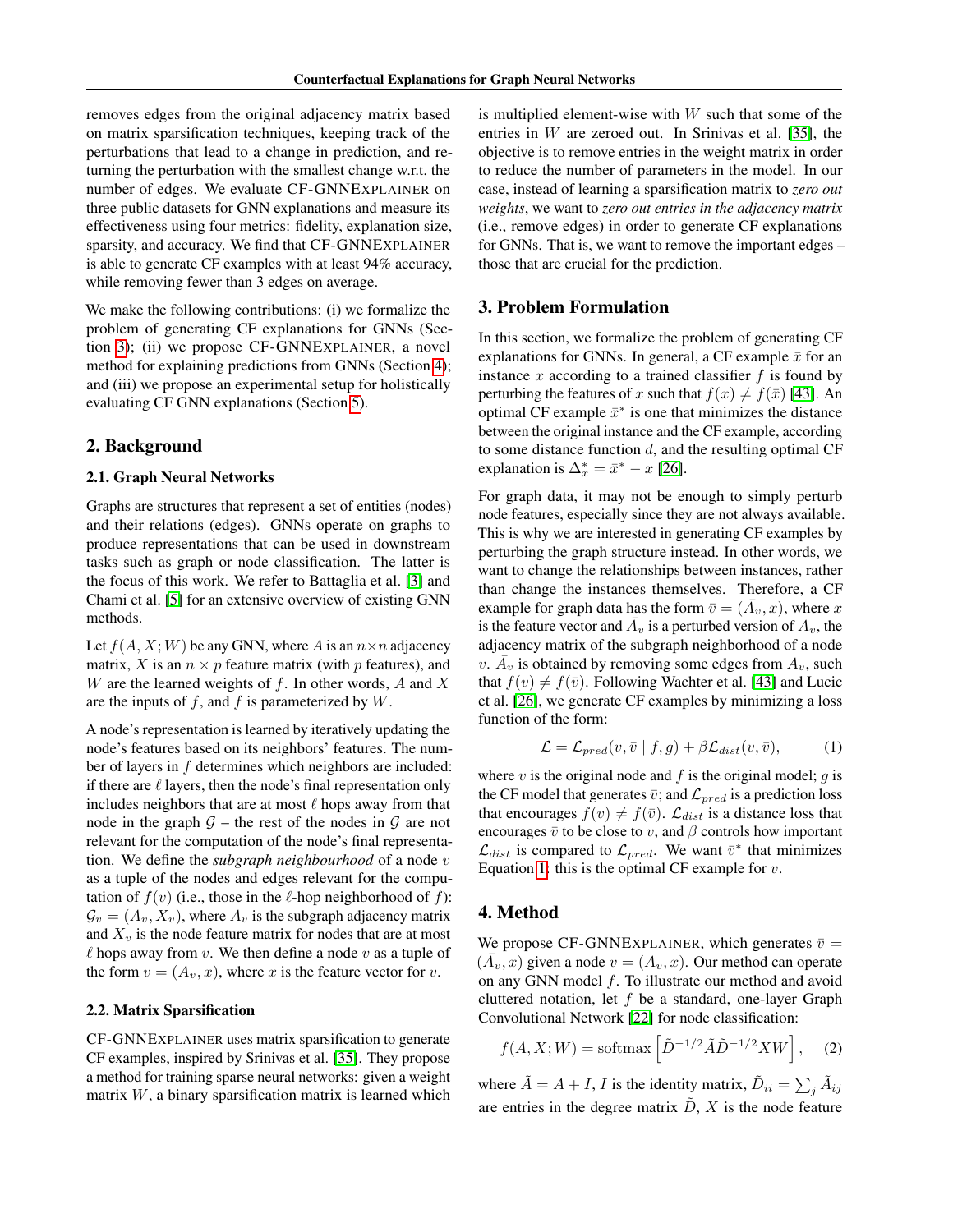matrix, and  $W$  is the weight matrix [\[22\]](#page-8-14).

### <span id="page-2-3"></span>4.1. Adjacency Matrix Perturbation

First, we define  $\overline{A}_v = P \odot A_v$ , where P is a binary perturbation matrix that sparsifies  $A_v$ . Our aim is to find P for a given node v such that  $f(A_v, x) \neq f(P \odot A_v, x)$ . To find P, we build upon the method by Srinivas et al. [\[35\]](#page-8-12) for training sparse neural networks (see Section [2\)](#page-1-3). Our objective is to zero out entries in the adjacency matrix (i.e., remove edges). That is, we want to find P that minimally perturbs  $A_v$ , and use it to compute  $\overline{A}_v = P \odot A_v$ . If an element  $P_{i,j} = 0$ , this results in the deletion of the edge between node  $i$  and node  $j$ . When  $P$  is a matrix of ones, this indicates that all edges in  $A_v$  are used in the forward pass.

Similar to Srinivas et al. [\[35\]](#page-8-12), we first generate an intermediate, real-valued matrix  $\hat{P}$  with entries in [0, 1], apply a sigmoid transformation, then threshold the entries to arrive at a binary P: entries above 0.5 become 1, while those below 0.5 become 0. In the case of undirected graphs (i.e., those with symmetric adjacency matrices), instead of generating  $\ddot{P}$  directly, we first generate a perturbation vector which we then use to populate  $\hat{P}$  in a symmetric manner.

#### 4.2. Counterfactual Generating Model

We want our perturbation matrix P to only act on  $A_v$ , not  $\tilde{A}_v$ , in order to preserve self-loops in the message passing of  $f$  (i.e., we always want a node representation update to include the node's representation from the previous layer). To accommodate this, we first rewrite Equation [2](#page-1-4) for our illustrative one-layer case to isolate  $A_v$ :

$$
f(A_v, X_v; W) =
$$
  
softmax 
$$
\left[ (D_v + I)^{-1/2} (A_v + I)(D_v + I)^{-1/2} X_v W \right]^{(3)}
$$

To generate counterfactuals, we propose a new function  $g$ , which is based on  $f$ , but it is parameterized by  $P$  instead of by W. We update the degree matrix  $D_v$  based on  $P \odot A_v$ , add the identity matrix to account for self-loops (as in  $\tilde{D_v}$ in Equation [2\)](#page-1-4), and call this  $\bar{D}_v$ :

<span id="page-2-2"></span>
$$
g(A_v, X_v, W; P) =
$$
  
softmax  $\left[ \bar{D}_v^{-1/2} (P \odot A_v + I) \bar{D}_v^{-1/2} X_v W \right]$  (4)

In other words,  $f$  learns the weight matrix while holding the data constant, while  $q$  is optimized to find a perturbation matrix that is then used to generate new data points (i.e., counterfactual examples) while holding the weight matrix constant. Another distinction between  $f$  and  $g$  is that the aim of  $f$  is to find the optimal set of weights that generalizes well on an unseen test set, while the objective of  $g$  is to generate an optimal counterfactual example, given a particular node (i.e.,  $\bar{v}$  is the output of g).

<span id="page-2-1"></span>Algorithm 1 CF-GNNEXPLAINER: given a node  $v =$  $(A_v, x)$  where  $f(v) = y$ , generate the minimal perturbation,  $\overline{v} = (\overline{A}_v, x)$ , such that  $f(\overline{v}) \neq y$ .

**Input:** node  $v = (x, A_v)$ , trained GNN model f, CF model g, loss function  $\mathcal{L}$ , learning rate  $\alpha$ , trade-off parameter  $\beta$ , number of iterations K, distance function d.

 $f(v) = y$  # Get GNN prediction  $P \leftarrow J_n$  # Initialization

for  $k \in range(K)$  do  $v^{(k)}$  = GET\_CF\_EXAMPLE()  $\mathcal{L} \leftarrow \mathcal{L}(v, \bar{v}^{(k)})$  # Eq [1](#page-1-2) & Eq [5](#page-2-0)  $\hat{P} \leftarrow \hat{P^{(k)}} + \alpha \nabla_{\hat{P}} \mathcal{L}^{\dagger} \# \text{Update } \hat{P}$ end for

```
Function GET CF EXAMPLE()
 P \leftarrow \text{threshold}(\sigma(\hat{P}^{(k)}))\bar{A_y} \leftarrow P \odot A_v\bar{v}_{cand}^{(k)} \leftarrow (\bar{A}_v, x)if f(v) \neq f(\bar{v}_{cand}^{(k)}) then
      \bar{v}^{(k)} \leftarrow \bar{v}_{car}^{(k)}if \mathcal{L}_{dist}(v, \bar{v}) \leq \mathcal{L}_{dist}(v, \bar{v}^{(k)}) then
               \bar{v}^* \leftarrow \bar{v}^{(k)} # Keep track of best CF
     end if
end if
 return \bar{v}^*
```
#### 4.3. Loss Function Optimization

We generate  $P$  by minimizing Equation [1,](#page-1-2) adopting the negative log-likelihood (NLL) loss for  $\mathcal{L}_{pred}$ :

<span id="page-2-0"></span>
$$
\mathcal{L}_{pred}(v,\bar{v}|f,g) = -\mathbb{1}\left[f(v) = f(\bar{v})\right] \cdot \mathcal{L}_{NLL}(f(v), g(\bar{v})).
$$
\n(5)

Since we do not want  $f(\bar{v})$  to match  $f(v)$ , we put a negative sign in front of  $\mathcal{L}_{pred}$ , and include an indicator function to ensure the loss is active as long as  $f(\bar{v}) = f(v)$ . Note that f and  $g$  have the same weight matrix  $W$  – the main difference is that  $g$  also includes the perturbation matrix  $P$ .

For  $\mathcal{L}_{dist}$ , we take d to be the element-wise difference between v and  $\bar{v}$ , corresponding to the difference between  $A_v$ and  $\overline{A}_v$  – the number of edges removed. For undirected graphs, we divide this value by 2 to account for the symmetry in the adjacency matrices. When updating  $P$ , we take the gradient of Equation [1](#page-1-2) with respect to the intermediate  $\ddot{P}$ , *not* the binary  $P$ .

#### 4.4. CF-GNNEXPLAINER

We call our method CF-GNNEXPLAINER and summarize its details in Algorithm [1:](#page-2-1) given an instance in the test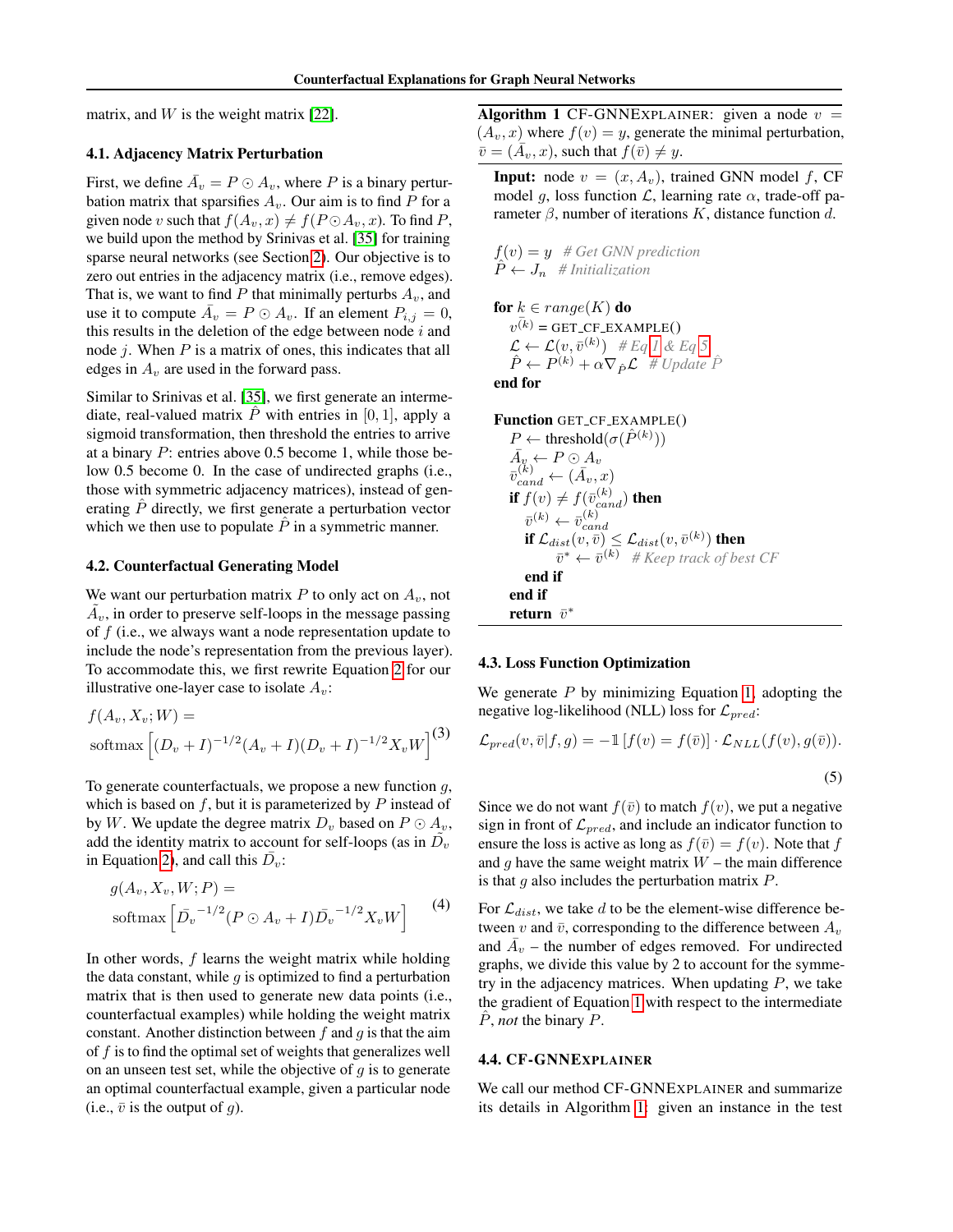set  $v$ , we first obtain its original prediction from  $f$  and initialize  $\tilde{P}$  as a matrix of ones,  $J_n$ , to initially retain all edges. Next, we run CF-GNNEXPLAINER for K iterations. To find a CF example, we use Equation [4.](#page-2-2) First, we compute P by thresholding  $\hat{P}$  (see Section [4.1\)](#page-2-3). Then we use P to obtain the sparsified adjacency matrix that gives us a candidate CF example. This example is then fed to the original GNN,  $f$ , and if  $f$  predicts a different output than for the original node, we have found a valid CF example,  $\bar{v}$ . We keep track of the "best" CF example (i.e., the most minimal according to  $d$ ), and return this as the optimal CF example  $\bar{v}^*$  after K iterations. Between iterations, we compute the loss following Equations [1](#page-1-2) and [5,](#page-2-0) and update  $\overline{P}$  based on the gradient of the loss. In the end, we retrieve the optimal CF explanation  $\Delta_v^* = v - \bar{v}^*$ .

### <span id="page-3-0"></span>5. Experimental Setup

#### 5.1. Datasets and Models

Given how challenging it is to define and evaluate accuracy of XAI techniques [\[8\]](#page-7-11), we first focus on synthetic tasks where we know the ground-truth explanations. Although there exist real graph classification datasets with groundtruth explanations [\[7\]](#page-7-12), we are not aware of any real node classification datasets with ground-truth explanations, which is the task we focus on in this paper. We believe that building such a dataset would be an excellent contribution, but is outside the scope of this paper.

In our experiments, we use the TREE-CYCLES, TREE-GRIDS, BA-SHAPES datasets from Ying et al. [\[46\]](#page-9-4). These are synthetic datasets that were created specifically for the task of explaining node classification predictions from GNNs. Each dataset consists of (i) a base graph, (ii) motifs that are attached to random nodes of the base graph, and (iii) additional edges that are randomly added to the overall graph. They are all undirected graphs. The classification task is to determine whether or not the nodes are part of the motif. The purpose of these datasets is to have a ground-truth for the "correctness" of an explanation: for nodes in the motifs, the explanation is the motif itself [\[27\]](#page-8-15). The dataset statistics are available in Table 1.

TREE-CYCLES consists of a binary tree base graph with cycle-shaped motifs, TREE-GRIDS also has a binary tree as its base graph, but with  $3\times3$  grids as the motifs. For BA-SHAPES, the base graph is a Barabasi-Albert (BA) with house-shaped motifs, where each motif consists of 5 nodes (one for the top of the house, two in the middle, and two on the bottom). Here, there are four possible classes (not in motif, in motif: top, middle, bottom). We note that compared to the other two datasets, the BA-SHAPES dataset is much more densely connected – the node degree is more than twice as high as that of the TREE-CYCLES or TREE-

<span id="page-3-2"></span>

| Table 1: Dataset statistics.      |                                            |                                             |               |  |  |  |  |  |  |
|-----------------------------------|--------------------------------------------|---------------------------------------------|---------------|--|--|--|--|--|--|
|                                   | TREE                                       | TREE                                        | ВA            |  |  |  |  |  |  |
|                                   | <b>CYCLES</b>                              | Grid                                        | <b>SHAPES</b> |  |  |  |  |  |  |
| # classes<br>$#$ nodes<br># edges | $\mathcal{D}_{\mathcal{L}}$<br>871<br>1950 | $\mathcal{D}_{\mathcal{A}}$<br>1231<br>3410 | 700<br>4100   |  |  |  |  |  |  |
| Avg node degree                   | 2.27                                       | 2.77                                        | 5.87          |  |  |  |  |  |  |
| Avg # nodes in $A_v$              | 19.12                                      | 30.69                                       | 304.40        |  |  |  |  |  |  |
| Avg # edges in $A_v$              | 18.99                                      | 33.94                                       | 1106.24       |  |  |  |  |  |  |

GRID datasets, and the average number of nodes and edges in each node's computation graph is order(s) of magnitude larger. We use the same experimental setup (i.e., dataset splits, model architecture) as Ying et al. [\[46\]](#page-9-4) to train a 3 layer GCN (hidden size = 20) for each task. Our GCNs have at least 87% accuracy on the test set.

#### <span id="page-3-3"></span>5.2. Baselines

To evaluate CF-GNNEXPLAINER, we compare against 4 baselines: RANDOM, ONLY-1HOP, RM-1HOP, and GNNEX-PLAINER. The random perturbation is meant as a sanity check. We randomly initialize the entries of  $\hat{P} \in [-1, 1]$ and apply the same sigmoid transformation and threshold-ing as described in Section [4.1.](#page-2-3) We repeat this  $K$  times and keep track of the most minimal perturbation resulting in a CF example. Next, we compare against baselines that are based on the 1-hop neighbourhood of  $v$  (i.e., its ego graph): ONLY-1HOP keeps all edges in the ego graph of  $v$ , while RM-1HOP removes all edges in the ego graph of  $v$ .

Our fourth baseline is based on GNNEXPLAINER by Ying et al. [\[46\]](#page-9-4), which identifies the S most relevant edges for the prediction (i.e., the most relevant subgraph of size  $S$ ). To generate CF explanations, we remove the subgraph generated by GNNEXPLAINER. We include this method in our experiments in order to have a baseline based on a prominent GNN XAI method, but we note that subgraphretrieving methods like GNNEXPLAINER are not meant for generating CF explanations. Unlike our method, GNNEX-PLAINER cannot automatically find a "minimal" subgraph and therefore requires the user to determine the number of edges to keep in advance (i.e., the value of  $S$ ). As a result, we cannot evaluate how "minimal" its CF explanations are, but we can compare it against our method in terms of its ability to generate valid CF examples (*Fidelity*) and how accurate those CF examples are (*Accuracy*) (see Section [5.3\)](#page-3-1). We perform a hyperparameter search over  $S$  and choose the setting that produces the most CF examples.

#### <span id="page-3-1"></span>5.3. Metrics

We generate separate CF examples for each node in the graph, and evaluate in terms of four metrics: (i) *Fidelity*,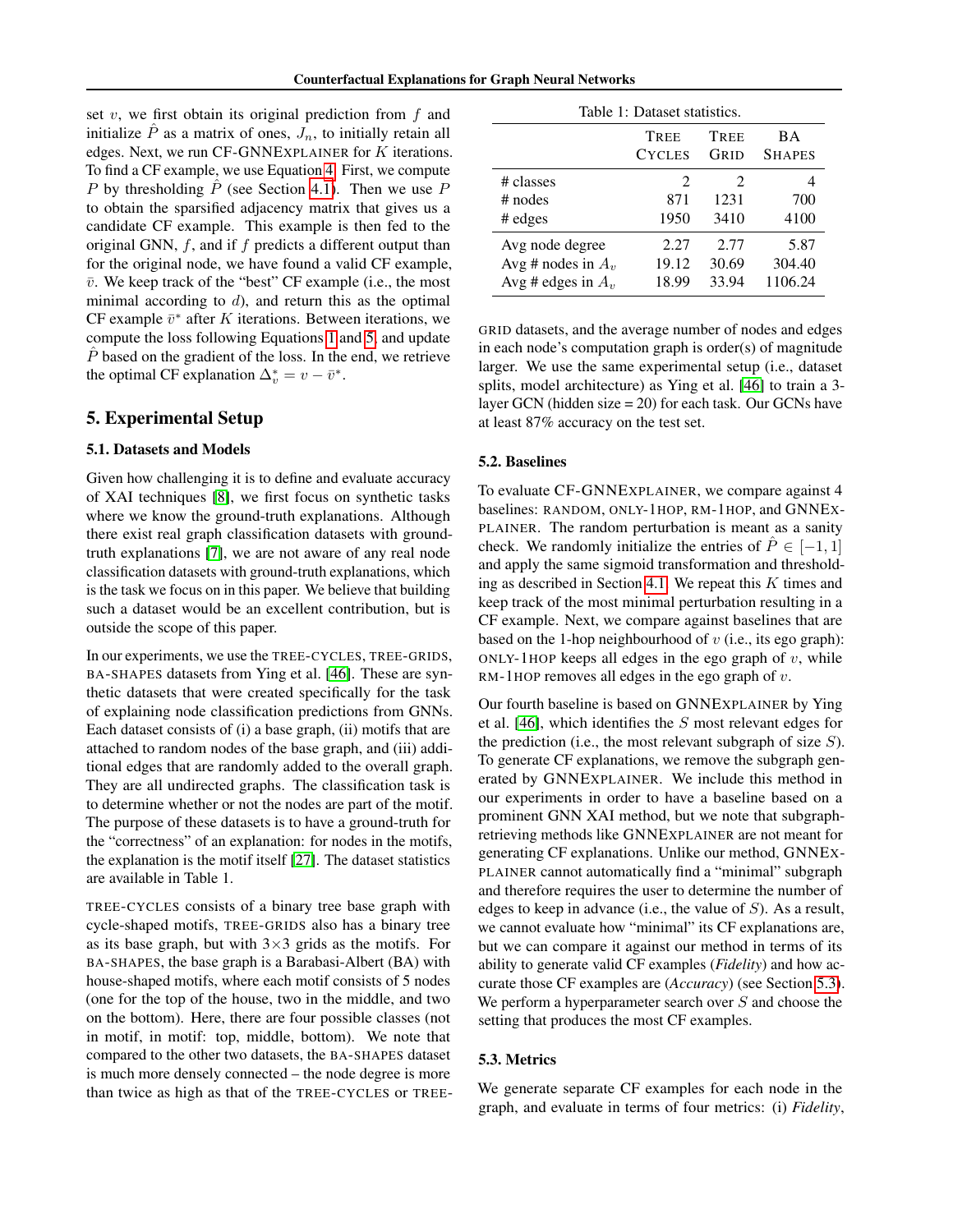(ii) *Explanation Size*, (iii) *Sparsity*, and (iv) *Accuracy*.

### 6. Results

Fidelity: is defined as the proportion of nodes where the original predictions match the prediction for the explanations [\[48\]](#page-9-3). Since we generate CF examples, we do not want the original prediction to match the prediction for the explanation, so we want a low value for *Fidelity*.

Explanation Size: is the number of removed edges. It corresponds to the  $\mathcal{L}_{dist}$  term in Equation [1:](#page-1-2) the difference between the original  $A_v$  and the CF  $\overline{A}_v$ . Since we want to have *minimal* explanations, we want a small value for this metric.

**Sparsity:** measures the proportion of edges in  $A_v$  that are removed [\[48\]](#page-9-3). A value of 0 indicates all edges in  $A_v$  were removed. Since we want *minimal* explanations, we want a value close to 1.

Accuracy: is the proportion of explanations that are "correct". Following Ying et al. [\[46\]](#page-9-4); Luo et al. [\[27\]](#page-8-15), we only compute accuracy for nodes that are originally predicted as being part of the motifs, since accuracy can only be computed on instances for which we know the ground truth explanations. Since we want *minimal* explanations, we consider an explanation to be correct if it exclusively involves edges that are inside the motifs (i.e., only removes edges that are within the motifs).

#### 5.4. Hyperparameters, Complexity, and Resources

We experiment with different optimizers and hyperparameter values for the number of iterations  $K$ , the trade-off parameter  $\beta$ , the learning rate  $\alpha$ , and the Nesterov momentum  $m$  (when applicable) and choose the setting that produces the most CF examples. We test the number of iterations  $K \in \{100, 300, 500\}$ , the trade-off parameter  $\beta \in \{0.1, 0.5\}$ , learning rate  $\alpha \in \{0.005, 0.01, 0.1, 1\}$ , and Nesterov momentum  $m \in \{0, 0.5, 0.7, 0.9\}$ . We test Adam, SGD and AdaDelta as optimizers. We find that for all three datasets, the SGD optimizer gives the best results, with  $k = 500$ ,  $\beta = 0.5$ , and  $\alpha = 0.1$ . For the TREE-CYCLES and TREE-GRID datasets, we set  $m = 0$ , while for the BA-SHAPES dataset, we use  $m = 0.9$ .

CF-GNNEXPLAINER has time complexity  $O(KN^2)$ , where  $N$  is the number of nodes in the subgraph neighbourhood and  $K$  is the number of iterations. We note that high complexity is common for local XAI methods (i.e., SHAP, GNNExplainer, etc), but in practice, one typically only generates explanations for a subset of the dataset. We run approximately 375 hours of experiments on one Nvidia TitanX Pascal GPU with access to 12GB RAM.

We evaluate CF-GNNEXPLAINER in terms of the metrics outlined in Section [5.3.](#page-3-1) The results are shown in Table [2.](#page-5-0) In almost all settings, we find that CF-GNNEXPLAINER outperforms the baselines in terms of *Explanation Size*, *Subgraph Impact*, and *Accuracy*, which shows that CF-GNNEXPLAINER satisfies our objective of finding accurate, minimal CF examples. In cases where other methods outperform CF-GNNEXPLAINER on a particular metric, these methods perform poorly on the rest of the metrics, or on other datasets.

Fidelity: CF-GNNEXPLAINER outperforms ONLY-1HOP and GNNEXPLAINER across all three datasets, and outperforms RM-1HOP for TREE-CYCLES and TREE-GRID in terms of *Fidelity*. We find that RANDOM has the lowest *Fidelity* in all cases – it is able to find CF examples for every single node. In the following subsections, we will see that this corresponds to poor performance on the other metrics.

Explanation Size: Figures [1](#page-6-0) to [5](#page-6-0) show histograms of the *Explanation Size* for the five methods we compare.<sup>[1](#page-4-0)</sup> We see that across all three datasets, CF-GNNEXPLAINER has the smallest (i.e., most minimal) *Explanation Sizes*. This is especially true when comparing to RANDOM and ONLY-1HOP for the BA-SHAPES dataset, where we had to use a different scale for the x-axis due to how different the *Explanation Sizes* were. We postulate that this difference could be because BA-SHAPES is a much more densely connected graph; it has fewer nodes but more edges compared to the other two datasets, and the average number of nodes and edges in the subgraph neighbourhood is order(s) of magnitude larger (see Table [1\)](#page-3-2). Therefore, when performing random perturbations, there is substantial opportunity to remove edges that do not necessarily need to be removed, leading to much larger *Explanation Sizes*. When there are many edges in the subgraph neighbourhood, removing everything except the 1-hop neighbourhood, as is done in ONLY-1HOP, also results in large *Explanation Sizes*. In contrast, the loss function used by CF-GNNEXPLAINER ensures that only a few edges are removed, which is the desirable behavior since we want minimal explanations.

Sparsity: CF-GNNEXPLAINER outperforms all four baselines for all three datasets in terms of *Sparsity*. We note CF-GNNEXPLAINER and RM-1HOP perform much better on this metric in comparison to the other methods, which aligns with the results from *Explanation Size*.

<span id="page-4-0"></span><sup>&</sup>lt;sup>1</sup>We remind the reader that the *Explanation Size* for GNNEX-PLAINER is equal to the user-input parameter  $S$  (see Section [5.2\)](#page-3-3). It is possible for the *Explanation Size* to be less than S if and only if there are less than  $S$  edges in the subgraph neighbourhood of a node v. This is possible only for nodes outside of the motifs. However, based on Figure [4,](#page-6-0) we see that this is rarely the case, and that in almost 100% of cases, *Explanation Size* =  $S$ .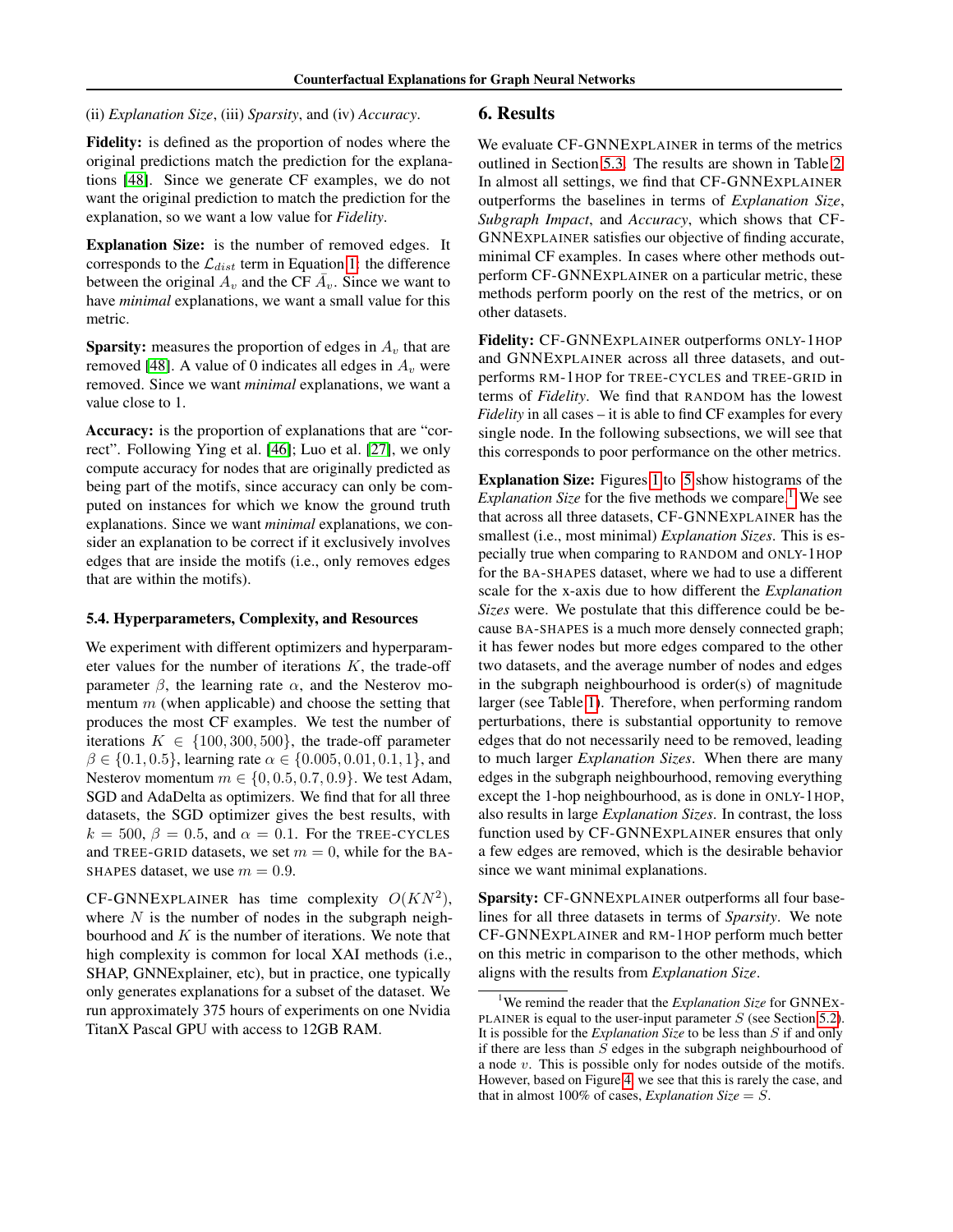Counterfactual Explanations for Graph Neural Networks

| TREE-CYCLES   |      |            | TREE-GRID               |                          |             | <b>BA-SHAPES</b>      |                       |                      |                   |        |                   |      |
|---------------|------|------------|-------------------------|--------------------------|-------------|-----------------------|-----------------------|----------------------|-------------------|--------|-------------------|------|
| Metric        | Fid. | Size       | <i>Spars. Acc. Fid.</i> |                          |             |                       | Size Spars. Acc. Fid. |                      |                   | Size   | Spars. Acc.       |      |
|               |      |            |                         | $\blacktriangle$         | ▼           | v                     | $\blacktriangle$      | ▲                    |                   |        |                   | ▲    |
| <b>RANDOM</b> | 0.00 | 4.70       | 0.79                    |                          | $0.63$ 0.00 | 9.06                  |                       | 0.75 0.77            | 0.00              | 503.31 | 0.58 0.17         |      |
| ONLY-1HOP     |      | 0.32 15.64 | 0.13                    |                          |             | $0.45$ $0.32$ $29.30$ | 0.09                  |                      | $0.72 \quad 0.60$ | 504.18 | $0.05 \quad 0.18$ |      |
| $RM-1HOP$     | 0.46 | 2.11       | 0.89                    | $\overline{\phantom{a}}$ | 0.61        | 2.27                  | 0.92                  |                      | $-0.21$           | 10.56  | 0.97              | 0.99 |
| <b>GNNExp</b> | 0.55 | 6.00       | 0.57                    | $0.46$ 0.34              |             | 8.00                  | 0.68                  | 0.74 0.81            |                   | 6.00   | 0.81              | 0.27 |
| CF-GNN        | 0.21 | 2.09       | 0.90 <sub>1</sub>       | $0.94 \quad 0.07$        |             | 1.47                  |                       | $0.94$ $0.96$ $0.39$ |                   | 2.39   | 0.99              | 0.96 |

<span id="page-5-0"></span>Table 2: Results comparing our method (denoted CF-GNN) to the baselines. Below each metric,  $\nabla$  indicates a low value is desirable, while  $\blacktriangle$  indicates a high value is desirable.

Accuracy: We observe that CF-GNNEXPLAINER has the highest *Accuracy* for the TREE-CYCLES and TREE-GRID datasets, whereas RM-1HOP has the highest *Accuracy* for BA-SHAPES. However, we are unable to calculate the accuracy of RM-1HOP for the other two datasets since it is unable to generate *any* CF examples for motif nodes, contributing to the low *Coverage* on those datasets. We observe *Accuracy* levels upwards of 94% for CF-GNNEXPLAINER across *all* datasets, indicating that it is consistent in correctly removes edges that are crucial for the initial predictions in the vast majority of cases (see Table [2\)](#page-5-0).

## 7. Related Work

Several GNN XAI approaches have been proposed – a recent survey of the most relevant work is presented by Yuan et al. [\[48\]](#page-9-3). However, unlike our work, *none* of the methods in this survey generate CF explanations.

Kang et al. [\[19\]](#page-7-13) generate CF examples for GNNs, but their work focuses on a different task: link prediction. Other GNN XAI methods identify important node features [\[17\]](#page-7-14) or similar examples [\[12\]](#page-7-15). Yuan et al. [\[47\]](#page-9-7) and Schnake et al. [\[34\]](#page-8-16) generate model-level explanations for GNNs, which differs from our work since we produce instancelevel explanations.

Adversarial attacks [\[38\]](#page-8-17) are also related to CF examples: they both represent instances obtained from minimal perturbations to the input, which induce changes in the prediction made by the learned model. One difference between the two is in the intent: adversarial examples are meant to fool the model, while CF examples are meant to explain the prediction [\[26\]](#page-8-13). In the context of graph data, adversarial attack methods make minimal perturbations to the *overall graph* with the intention of degrading overall model performance. In contrast, we are interested in generating CF examples for individual nodes, as opposed to identifying perturbations to the overall graph.

There exists a substantial body of work on CF explanations for tabular, image, and text data [\[41;](#page-8-11) [20;](#page-7-4) [36\]](#page-8-2). Some methods treat the underlying classification model as a black-box [\[23;](#page-8-18) [14;](#page-7-16) [25\]](#page-8-19), whereas others make use of the model's inner workings [\[39;](#page-8-20) [43;](#page-9-6) [40;](#page-8-3) [18;](#page-7-17) [26\]](#page-8-13). All of these methods are based on perturbing feature values to generate CF examples – they are not equipped to handle graph data with relationships (i.e., edges) between data points. In contrast, CF-GNNEXPLAINER provides CF examples for graph data.

## 8. Broader Impact

Concerns have been raised about the hidden assumptions behind CF examples [\[2\]](#page-7-18) and potentials for misuse [\[21\]](#page-8-21). When explaining ML systems through CF examples, it is important to account for the context in which the system is deployed. We believe it is crucial for the ML community to invest in developing more rigorous evaluation protocols for XAI methods. We suggest that researchers in XAI collaborate with researchers in human-computer interaction to design human-centered user studies about evaluating the utility of XAI methods in practice. We are glad to see initiatives for such collaborations already taking place [\[10\]](#page-7-19).

## 9. Conclusion

We propose CF-GNNEXPLAINER, which generates CF explanations for any GNN. Our simple and effective method is able to generate CF explanations that are (i) minimal, both in terms of the absolute number of edges removed, as well as the proportion of the subgraph neighbourhood that is perturbed, and (ii) accurate, in terms of removing edges that we know to be crucial for the initial predictions. We evaluate our method on three commonly used datasets for GNN explanation tasks and find that these results hold across all three datasets. For future work, we plan to incorporate node feature perturbations in our framework and extend CF-GNNEXPLAINER to accommodate graph classification tasks. We also plan to investigate the potential of adapting graph attack methods for generating CF explanations and conduct a user study to determine if humans find CF-GNNEXPLAINER useful in practice.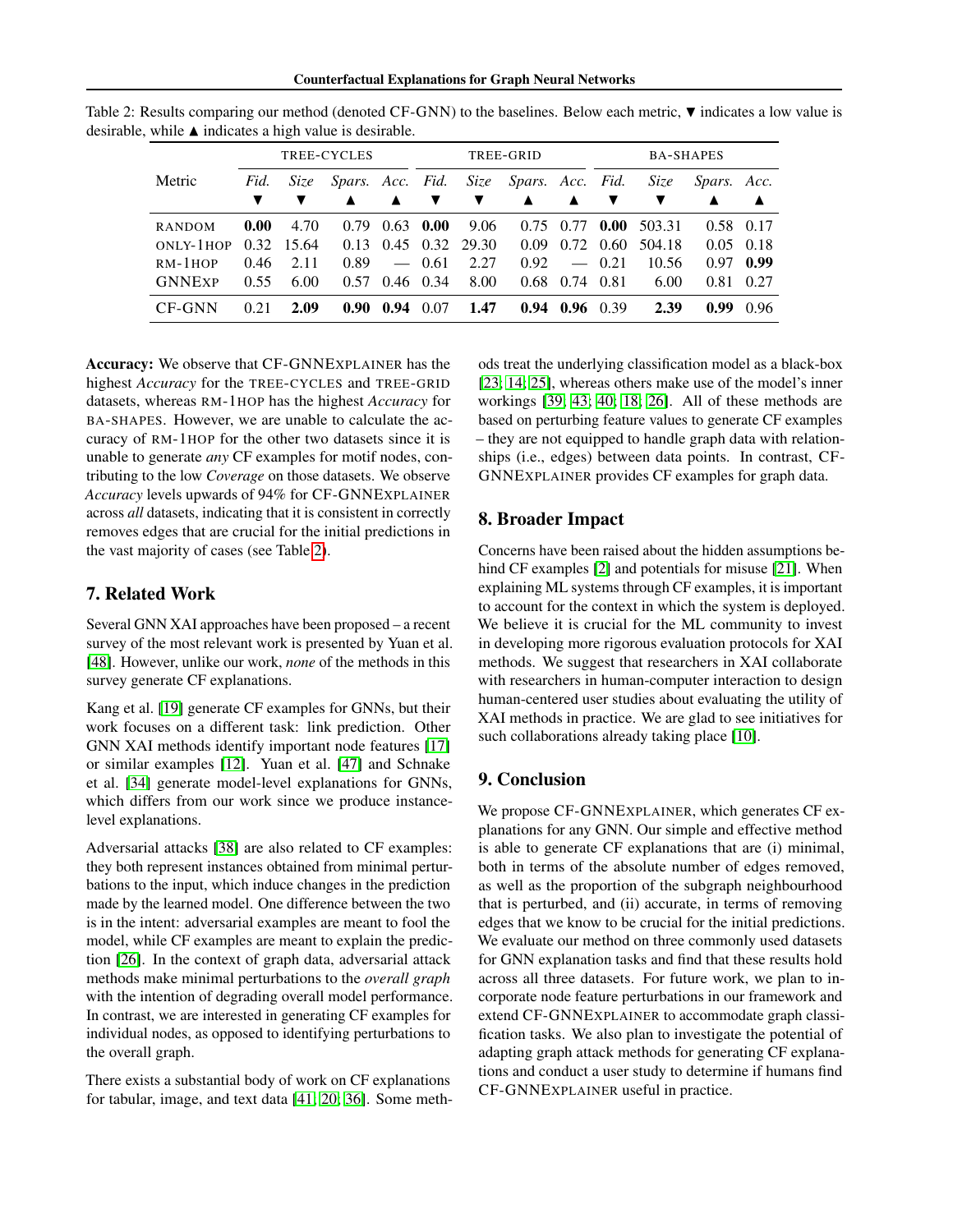<span id="page-6-0"></span>

Figure 1: Histograms showing *Explanation Size* from RANDOM. Note the x-axis for BA-SHAPES goes up to 1500. Left: TREE-CYCLES, Middle: TREE-GRID, Right: BA-SHAPES.



Figure 2: Histograms showing *Explanation Size* from ONLY-1HOP. Note the x-axis for BA-SHAPES goes up to 1500. Left: TREE-CYCLES, Middle: TREE-GRID, Right: BA-SHAPES.



Figure 3: Histograms showing *Explanation Size* from RM-1HOP. Note the x-axis for BA-SHAPES goes up to 70. Left: TREE-CYCLES, Middle: TREE-GRID, Right: BA-SHAPES.



Figure 4: Histograms showing *Explanation Size* from GNNEXPLAINER. Note that the y-axis goes up to 1. Left: TREE-CYCLES, Middle: TREE-GRID, Right: BA-SHAPES.



Figure 5: Histograms showing *Explanation Size* from CF-GNNEXPLAINER. Note the x-axis for BA-SHAPES goes up to 70. Left: TREE-CYCLES, Middle: TREE-GRID, Right: BA-SHAPES.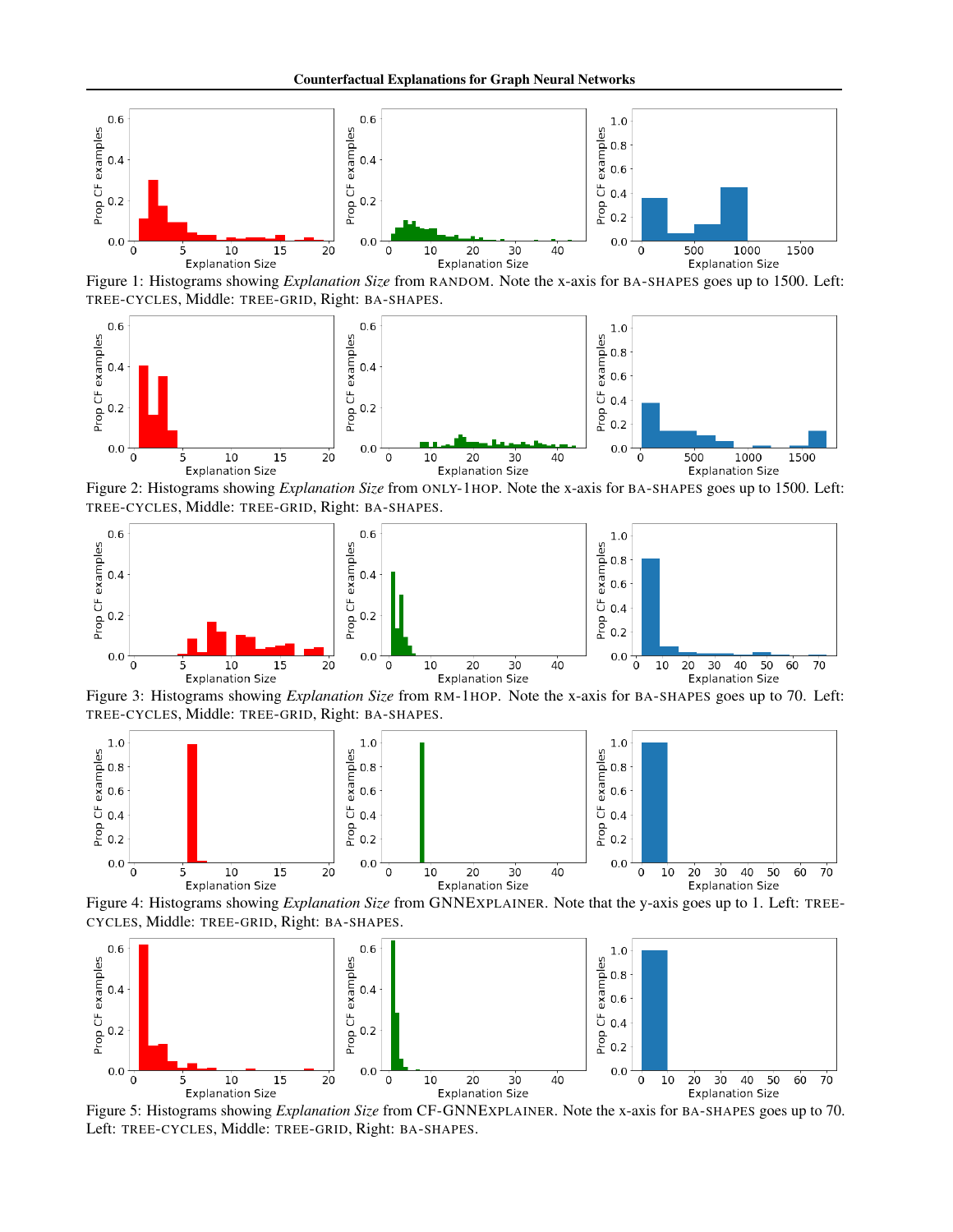### Acknowledgments

This research was supported by the Netherlands Organisation for Scientific Research (NWO) under project nr. 652.001.003, the Dutch Police, the Italian Ministry of Education, University and Research (MIUR) under the grant "Dipartimenti di eccellenza 2018-2022" of the Department of Computer Science and the Department of Computer Engineering at Sapienza University of Rome. All content represents the opinion of the authors, which is not necessarily shared or endorsed by their respective employers and/or sponsors.

### References

- <span id="page-7-7"></span>[1] Baldassarre, F. and Azizpour, H. Explainability techniques for graph convolutional networks. *arXiv preprint arXiv:1905.13686*, May 2019.
- <span id="page-7-18"></span>[2] Barocas, S., Selbst, A. D., and Raghavan, M. The hidden assumptions behind counterfactual explanations and principal reasons. In *ACM Conference on Fairness, Accountability, and Transparency*, December 2020.
- <span id="page-7-9"></span>[3] Battaglia, P. W., Hamrick, J. B., Bapst, V., Sanchez-Gonzalez, A., Zambaldi, V., Malinowski, M., Tacchetti, A., Raposo, D., Santoro, A., Faulkner, R., Gulcehre, C., Song, F., Ballard, A., Gilmer, J., Dahl, G., Vaswani, A., Allen, K., Nash, C., Langston, V., Dyer, C., Heess, N., Wierstra, D., Kohli, P., Botvinick, M., Vinyals, O., Li, Y., and Pascanu, R. Relational inductive biases, deep learning, and graph networks. *arXiv preprint arXiv:1806.01261*, October 2018.
- <span id="page-7-3"></span>[4] Bodria, F., Giannotti, F., Guidotti, R., Naretto, F., Pedreschi, D., and Rinzivillo, S. Benchmarking and survey of explanation methods for black box models, 2021.
- <span id="page-7-10"></span>[5] Chami, I., Abu-El-Haija, S., Perozzi, B., Re, C., and Murphy, K. Machine learning on graphs: A model and comprehensive taxonomy. *arXiv preprint arXiv:2005.03675*, 2021.
- <span id="page-7-6"></span>[6] Deac, A., Huang, Y.-H., Velickovic, P., Lio, P., and Tang, J. Drug-drug adverse effect prediction with graph co-attention. *arXiv preprint arXiv:1905.00534*, May 2019.
- <span id="page-7-12"></span>[7] Debnath, A., Lopez de Compadre, R., Debnath, G., Shusterman, A., and Hansch, C. Structure-activity relationship of mutagenic aromatic and heteroaromatic nitro compounds. correlation with molecular orbital energies and hydrophobicity. *Journal of Medicinal Chemistry*, 34:786–797, 1991.
- <span id="page-7-11"></span>[8] Doshi-Velez, F. and Kim, B. Towards a Rigorous Science of Interpretable Machine Learning. *arXiv preprint arXiv:1702.08608v2*, 2017.
- <span id="page-7-8"></span>[9] Duval, A. and Malliaros, F. D. Graphsvx: Shapley value explanations for graph neural networks. 2021.
- <span id="page-7-19"></span>[10] Ehsan, U., Liao, Q. V., and et al. Operationalizing Human-Centered Perspectives in Explainable AI, 2021.
- <span id="page-7-1"></span>[11] EU. Regulation (EU) 2016/679 of the European Parliament (GDPR). *Official Journal of the European Union*, L119:1–88, 2016.
- <span id="page-7-15"></span>[12] Faber, L., Moghaddam, A. K., and Wattenhofer, R. Contrastive graph neural network explanation. *ICML 2020 Workshop on Graph Representation Learning and Beyond*, pp. 6, 2020.
- <span id="page-7-0"></span>[13] Goebel, R., Chander, A., Holzinger, K., Lecue, F., Akata, Z., Stumpf, S., Kieseberg, P., and Holzinger, A. Explainable AI: The new 42? In *CD-Make 2018*, pp. 295–303, 2018.
- <span id="page-7-16"></span>[14] Guidotti, R., Monreale, A., Ruggieri, S., Pedreschi, D., Turini, F., and Giannotti, F. Local rule-based explanations of black box decision systems. *arXiv preprint arXiv:1805.10820*, May 2018.
- <span id="page-7-2"></span>[15] Guidotti, R., Monreale, A., Turini, F., Pedreschi, D., and Giannotti, F. A survey of methods for explaining black box models. *arXiv preprint arXiv:1802.01933*, 2018.
- <span id="page-7-5"></span>[16] Guo, Z., Zhang, C., Yu, W., Herr, J., Wiest, O., Jiang, M., and Chawla, N. V. Few-shot graph learning for molecular property prediction. In *Proceedings of The Web Conference*, 2021.
- <span id="page-7-14"></span>[17] Huang, Q., Yamada, M., Tian, Y., Singh, D., Yin, D., and Chang, Y. GraphLIME: Local interpretable model explanations for graph neural networks. *arXiv preprint arXiv:2001.06216*, January 2020.
- <span id="page-7-17"></span>[18] Kanamori, K., Takagi, T., Kobayashi, K., and Arimura, H. DACE: Distribution-aware counterfactual explanation by mixed-integer linear optimization. *IJCAI*, pp. 2855–2862.
- <span id="page-7-13"></span>[19] Kang, B., Lijffijt, J., and De Bie, T. ExplaiNE: An approach for explaining network embedding-based link predictions. *arXiv preprint arXiv:1904.12694*, 2019.
- <span id="page-7-4"></span>[20] Karimi, A.-H., Barthe, G., Scholkopf, B., and Valera, I. A survey of algorithmic recourse: Definitions, formulations, solutions, and prospects. *arXiv preprint arXiv:2010.04050*, 2020.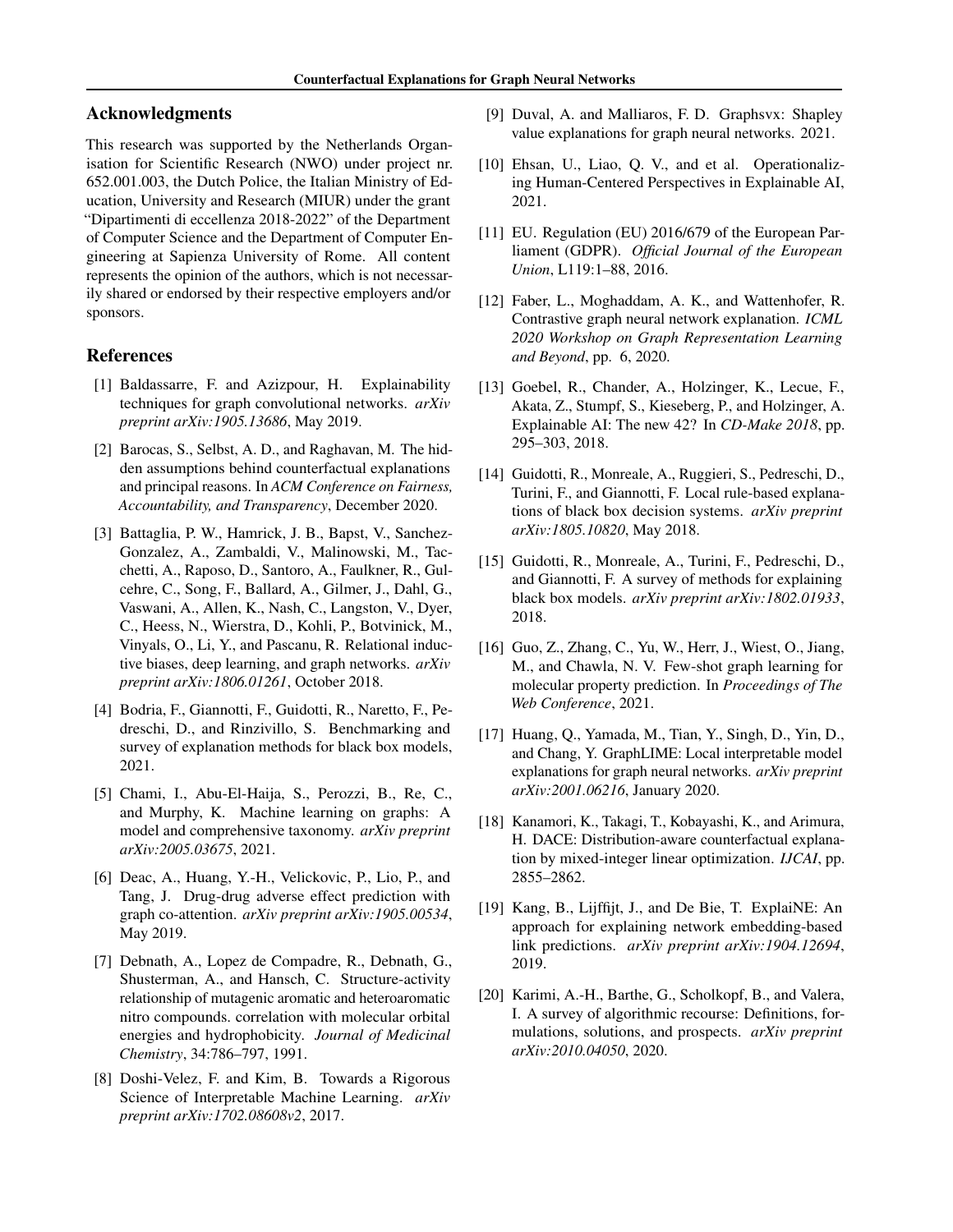- <span id="page-8-21"></span>[21] Kasirzadeh, A. and Smart, A. The use and misuse of counterfactuals in ethical machine learning. In *Proceedings of the 2021 ACM Conference on Fairness, Accountability, and Transparency*, pp. 228–236, 2021.
- <span id="page-8-14"></span>[22] Kipf, T. N. and Welling, M. Semi-supervised classification with graph convolutional networks. *arXiv preprint arXiv:1609.02907*, February 2017.
- <span id="page-8-18"></span>[23] Laugel, T., Lesot, M.-J., Marsala, C., Renard, X., and Detyniecki, M. Inverse classification for comparisonbased interpretability in machine learning. *arXiv preprint arXiv:1712.08443*, December 2017.
- <span id="page-8-6"></span>[24] Lin, W., Lan, H., and Li, B. Generative causal explanations for graph neural networks. *arXiv preprint arXiv:2104.06643*, April 2021.
- <span id="page-8-19"></span>[25] Lucic, A., Haned, H., and de Rijke, M. Why does my model fail? Contrastive local explanations for retail forecasting. In *Proceedings of the 2020 Conference on Fairness, Accountability, and Transparency*, pp. 90–98, 2020.
- <span id="page-8-13"></span>[26] Lucic, A., Oosterhuis, H., Haned, H., and de Rijke, M. Focus: Flexible optimizable counterfactual explanations for tree ensembles. *arXiv preprint arXiv:1911.12199*, 2020.
- <span id="page-8-15"></span>[27] Luo, D., Cheng, W., Xu, D., Yu, W., Zong, B., Chen, H., and Zhang, X. Parameterized explainer for graph neural network. *NeurIPS*, 2020.
- <span id="page-8-7"></span>[28] Luo, D., Cheng, W., Xu, D., Yu, W., Zong, B., Chen, H., and Zhang, X. Parameterized explainer for graph neural network. *arXiv preprint arXiv:2011.04573*, November 2020.
- <span id="page-8-0"></span>[29] Miller, T. Explanation in artificial intelligence: Insights from the social sciences. *arXiv preprint arXiv:1706.07269*, 2017.
- <span id="page-8-5"></span>[30] Nguyen, C. Q., Kreatsoulas, C., and Branson, K. M. Meta-learning gnn initializations for low-resource molecular property prediction. In *ICML 2020 Workshop on Graph Representation Learning and Beyond (GRL+)*, 2020.
- <span id="page-8-8"></span>[31] Pope, P. E., Kolouri, S., Rostami, M., Martin, C. E., and Hoffmann, H. Explainability methods for graph convolutional neural networks. In *2019 IEEE/CVF Conference on Computer Vision and Pattern Recognition (CVPR)*, pp. 10764–10773, Long Beach, CA, USA, June 2019. IEEE.
- <span id="page-8-1"></span>[32] Samek, W., Montavon, G., Vedaldi, A., Hansen, L. K., and Müller, K.-R. Explainable AI: Interpreting, Ex*plaining and Visualizing Deep Learning*. Springer, 2019.
- <span id="page-8-9"></span>[33] Schlichtkrull, M. S., De Cao, N., and Titov, I. Interpreting graph neural networks for NLP with differentiable edge masking. *arXiv preprint arXiv:2010.00577*, October 2020.
- <span id="page-8-16"></span>[34] Schnake, T., Eberle, O., Lederer, J., Nakajima, S., Schutt, K. T., Muller, K.-R., and Montavon, G. XAI for graphs: Explaining graph neural network predictions by identifying relevant walks. *arXiv preprint arXiv:2006.03589*, June 2020.
- <span id="page-8-12"></span>[35] Srinivas, S., Subramanya, A., and Babu, R. V. Training sparse neural networks. *arXiv preprint arXiv:1611.06694*, November 2016.
- <span id="page-8-2"></span>[36] Stepin, I., Alonso, J. M., Catala, A., and Pereira-Fariña, M. A survey of contrastive and counterfactual explanation generation methods for explainable artificial intelligence. *IEEE Access*, 9:11974–12001, 2021.
- <span id="page-8-4"></span>[37] Stokes, J. M., Yang, K., Swanson, K., Jin, W., Cubillos-Ruiz, A., Donghia, N. M., MacNair, C. R., French, S., Carfrae, L. A., Bloom-Ackermann, Z., Tran, V. M., Chiappino-Pepe, A., Badran, A. H., Andrews, I. W., Chory, E. J., Church, G. M., Brown, E. D., Jaakkola, T. S., Barzilay, R., and Collins, J. J. A deep learning approach to antibiotic discovery. *Cell*, 180:688–702, 2020.
- <span id="page-8-17"></span>[38] Sun, L., Dou, Y., Yang, C., Wang, J., Yu, P. S., He, L., and Li, B. Adversarial attack and defense on graph data: A survey. *arXiv preprint arXiv:1812.10528*, 2018.
- <span id="page-8-20"></span>[39] Tolomei, G., Silvestri, F., Haines, A., and Lalmas, M. Interpretable predictions of tree-based ensembles via actionable feature tweaking. In *Proceedings of the 23rd ACM SIGKDD International Conference on Knowledge Discovery and Data Mining*, pp. 465–474, 2017.
- <span id="page-8-3"></span>[40] Ustun, B., Spangher, A., and Liu, Y. Actionable recourse in linear classification. In *Proceedings of the Conference on Fairness, Accountability, and Transparency*, pp. 10–19, 2019.
- <span id="page-8-11"></span>[41] Verma, S., Dickerson, J., and Hines, K. Counterfactual explanations for machine learning: A review. *arXiv preprint arXiv:2010.10596*, 2020.
- <span id="page-8-10"></span>[42] Vu, M. N. and Thai, M. T. PGM-Explainer: Probabilistic graphical model explanations for graph neural networks. 2020.